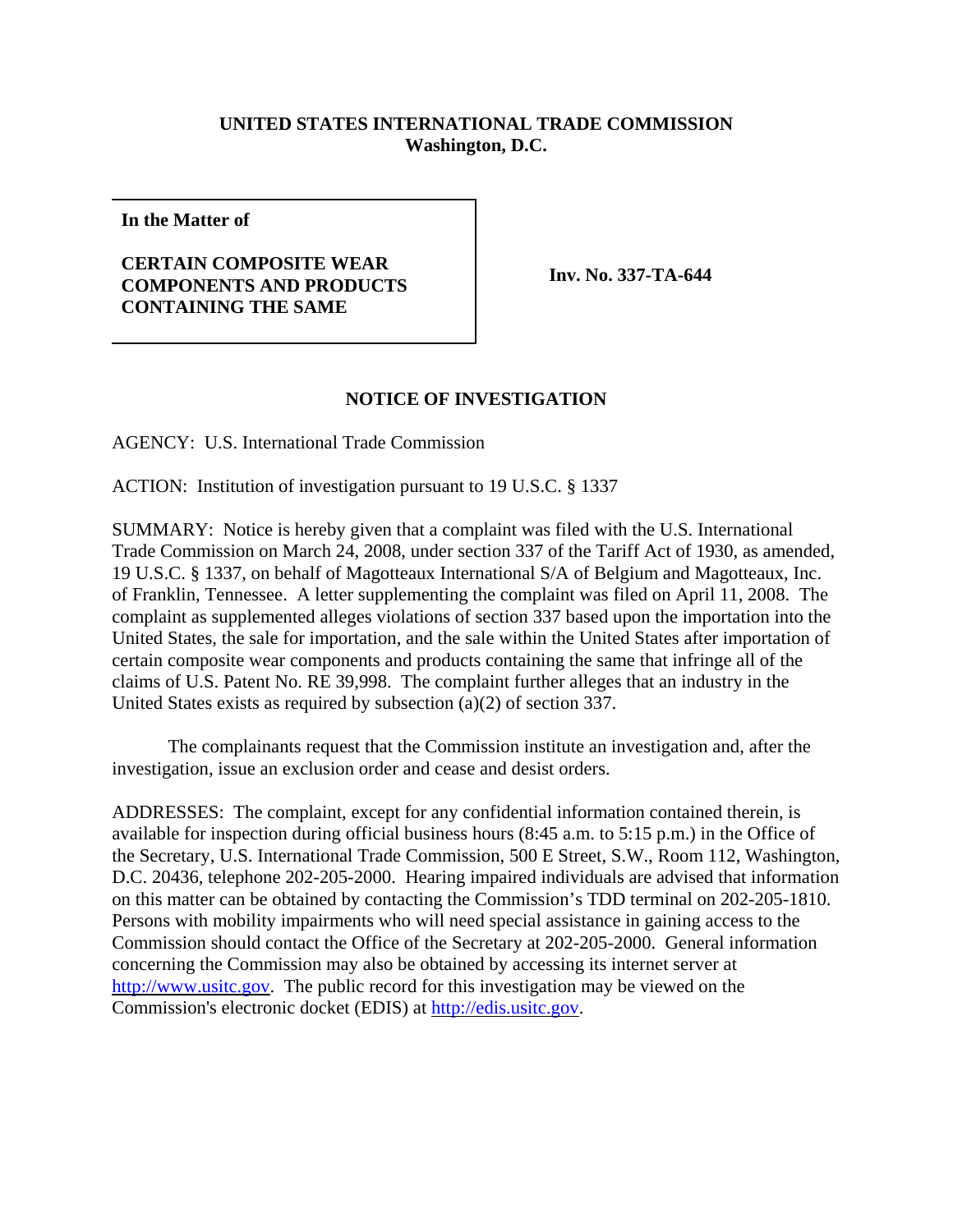FOR FURTHER INFORMATION CONTACT: Anne Goalwin, Esq., Office of Unfair Import Investigations, U.S. International Trade Commission, telephone (202) 205-2574.

AUTHORITY: The authority for institution of this investigation is contained in section 337 of the Tariff Act of 1930, as amended, and in section 210.10 of the Commission's Rules of Practice and Procedure, 19 C.F.R. § 210.10 (2007).

SCOPE OF INVESTIGATION: Having considered the complaint, the U.S. International Trade Commission, on April 21, 2008, ORDERED THAT –

(1) Pursuant to subsection (b) of section 337 of the Tariff Act of 1930, as amended, an investigation be instituted to determine whether there is a violation of subsection  $(a)(1)(B)$  of section 337 in the importation into the United States, the sale for importation, or the sale within the United States after importation of certain composite wear components and products containing the same that infringe one or more of claims 1-22 of U.S. Patent No. RE 39,998, and whether an industry in the United States exists as required by subsection (a)(2) of section 337;

(2) For the purpose of the investigation so instituted, the following are hereby named as parties upon which this notice of investigation shall be served:

(a) The complainants are –

Magotteaux International S/A Rue A. Dumont Vaux-sous-Chèvremont RPM Liege - Belgium 405,785,543

Magotteaux, Inc. 725 Cool Springs Boulevard Franklin, Tennessee 37067

(b) The respondents are the following entities alleged to be in violation of section 337, and are the parties upon which the complaint is to be served:

> AIA Engineering Limited Plot No. 115 Gujarat Vyapari Maha Mandal Industrial Estate Odhav Road Ahmedabad 38240 Gujarat, India